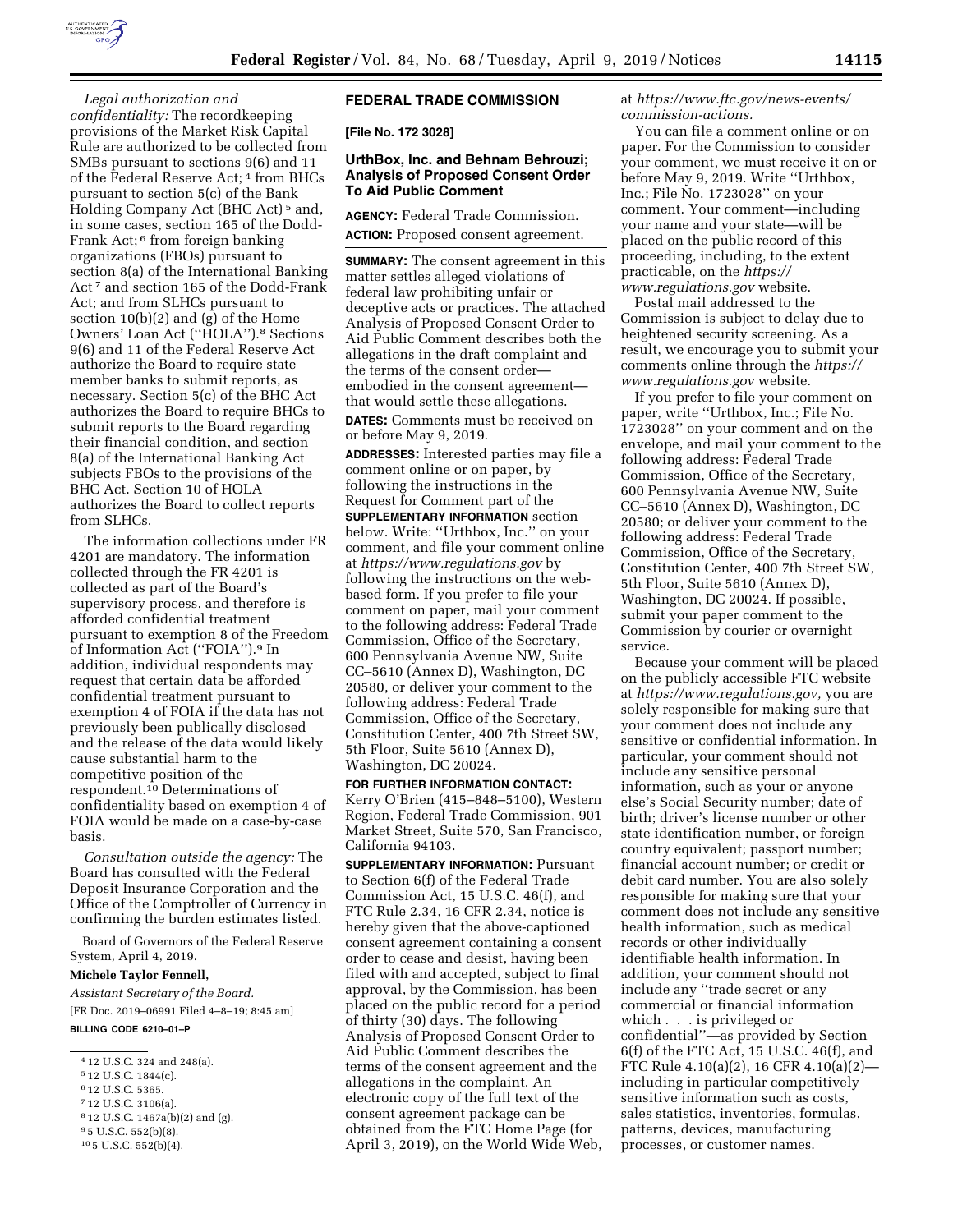Comments containing material for which confidential treatment is requested must be filed in paper form, must be clearly labeled ''Confidential,'' and must comply with FTC Rule 4.9(c). In particular, the written request for confidential treatment that accompanies the comment must include the factual and legal basis for the request, and must identify the specific portions of the comment to be withheld from the public record. *See* FTC Rule 4.9(c). Your comment will be kept confidential only if the General Counsel grants your request in accordance with the law and the public interest. Once your comment has been posted on the public FTC website—as legally required by FTC Rule 4.9(b)—we cannot redact or remove your comment from the FTC website, unless you submit a confidentiality request that meets the requirements for such treatment under FTC Rule 4.9(c), and the General Counsel grants that request.

Visit the FTC website at *[http://](http://www.ftc.gov) [www.ftc.gov](http://www.ftc.gov)* to read this Notice and the news release describing it. The FTC Act and other laws that the Commission administers permit the collection of public comments to consider and use in this proceeding, as appropriate. The Commission will consider all timely and responsive public comments that it receives on or before May 9, 2019. For information on the Commission's privacy policy, including routine uses permitted by the Privacy Act, see *[https://www.ftc.gov/site-information/](https://www.ftc.gov/site-information/privacy-policy) [privacy-policy.](https://www.ftc.gov/site-information/privacy-policy)* 

### **Analysis of Proposed Consent Order To Aid Public Comment**

The Federal Trade Commission (''Commission'') has accepted, subject to final approval, an agreement containing a consent order as to UrthBox, Inc. (''UrthBox'') and Benham Behrouzi (''respondents'').

The proposed consent order (''order'') has been placed on the public record for 30 days for receipt of comments by interested persons. Comments received during this period will become part of the public record. After 30 days, the Commission will again review the order and the comments received, and will decide whether it should withdraw the order or make it final.

This matter involves respondents' endorsement and marketing practices relating to UrthBox's snack box subscription service. UrthBox has offered consumers monthly subscriptions (one-, three-, and sixmonth subscriptions) to receive its snack boxes. Urthbox has required its customer to pre-pay the entire cost of the subscription term.

The complaint alleges that respondents violated Section 5(a) of the FTC Act by misrepresenting that positive customer reviews of UrthBox and its snack boxes on the Better Business Bureau's website and other third-party websites reflected the independent experiences or opinions of impartial customers, and by deceptively failing to disclose that some of those customers received compensation, including free snack boxes, to post those positive reviews. The complaint also alleges that respondents violated Section 5(a) of the FTC Act and Section 4 of the Restore Online Shoppers Confidence Act (''ROSCA'') by failing to adequately disclose key terms of its ''free'' snack box offer to prospective customers. Specifically, when the free trial period expired, UrthBox would automatically enroll consumers in a sixmonth subscription plan and would charge them the total amount owed for six months of shipments of snack boxes. The complaint also alleges that respondents violated ROSCA by failing to obtain consumers' express informed consent prior to charging them for that ongoing subscription.

The order includes injunctive relief that prohibits these alleged violations and fences in similar and related conduct.

Part I prohibits misrepresenting an endorser of any good or service is an independent user or ordinary consumer of the good or service.

Part II prohibits respondents from making misrepresentations in connection with the marketing or sale of any good or service with a negative option feature. The order defines the term ''Negative Option Feature.''

Part III prohibits any representation about any consumer, reviewer, or other endorser of any good or service without disclosing, clearly and conspicuously, and in close proximity to that representation, any unexpected material connection between such endorser and (1) any respondent, (2) any other individual or entity affiliated with the good or service, or (3) the good or service. The order defines the terms ''Clearly and Conspicuously'' and ''Unexpected Material Connection.''

Part IV requires respondents to take all reasonable steps to remove any demonstration, review, or endorsement, by any endorser with a material connection to any respondent, of any good or service currently viewable by the public that does not comply with Provisions I and III.

Part V requires respondents, when they use endorsers to advertise or sell a good or service, to take certain steps to make sure the endorsements comply

with Parts I and III of the order. Such steps include clearly notifying endorsers of their representation and disclosure responsibilities and creating a monitoring system to review endorsements and disclosures.

Part VI requires respondents to make certain disclosures when they market or sell any good or service with a negative option feature.

Part VII prohibits respondents from using billing information to obtain payment for a good or service with a negative option feature without first obtaining the consumer's express informed consent to do so. The order describes the steps respondents must take to obtain that expressed informed consent and also defines the term ''Billing Information.''

Part VIII requires respondents to provide consumers with a simple mechanism to avoid charges for a good or service with a negative option feature. The order describes what constitutes a simple mechanism, including that such mechanism must not be difficult, costly, confusing, or time consuming, and must be at least as simple as the mechanism the consumer used to initiate the charge.

Parts IX and X require the corporate respondent, UrthBox, Inc., to pay \$100,000 to the Commission, which the Commission will use to administer a fund for relief, including consumer redress unless direct redress to consumers is impracticable.

Part XI requires respondents to provide customer information to the Commission so that it may efficiently administer consumer redress.

Parts XII to XVI are reporting and compliance provisions. Part XII requires respondents to distribute the order to certain persons and submit signed acknowledgments of order receipt. Part XIII requires respondents to file compliance reports with the Commission, and to notify the Commission of bankruptcy filings or changes in corporate structure that might affect compliance obligations. Part XIV contains recordkeeping requirements for personnel records, advertising and marketing materials, and all records necessary to demonstrate compliance with the order. Part XV contains other requirements related to the Commission's monitoring of the respondents' order compliance. Part XVI provides the effective dates of the order, including that, with exceptions, the order will terminate in 20 years.

The purpose of this analysis is to facilitate public comment on the order, and it is not intended to constitute an official interpretation of the complaint